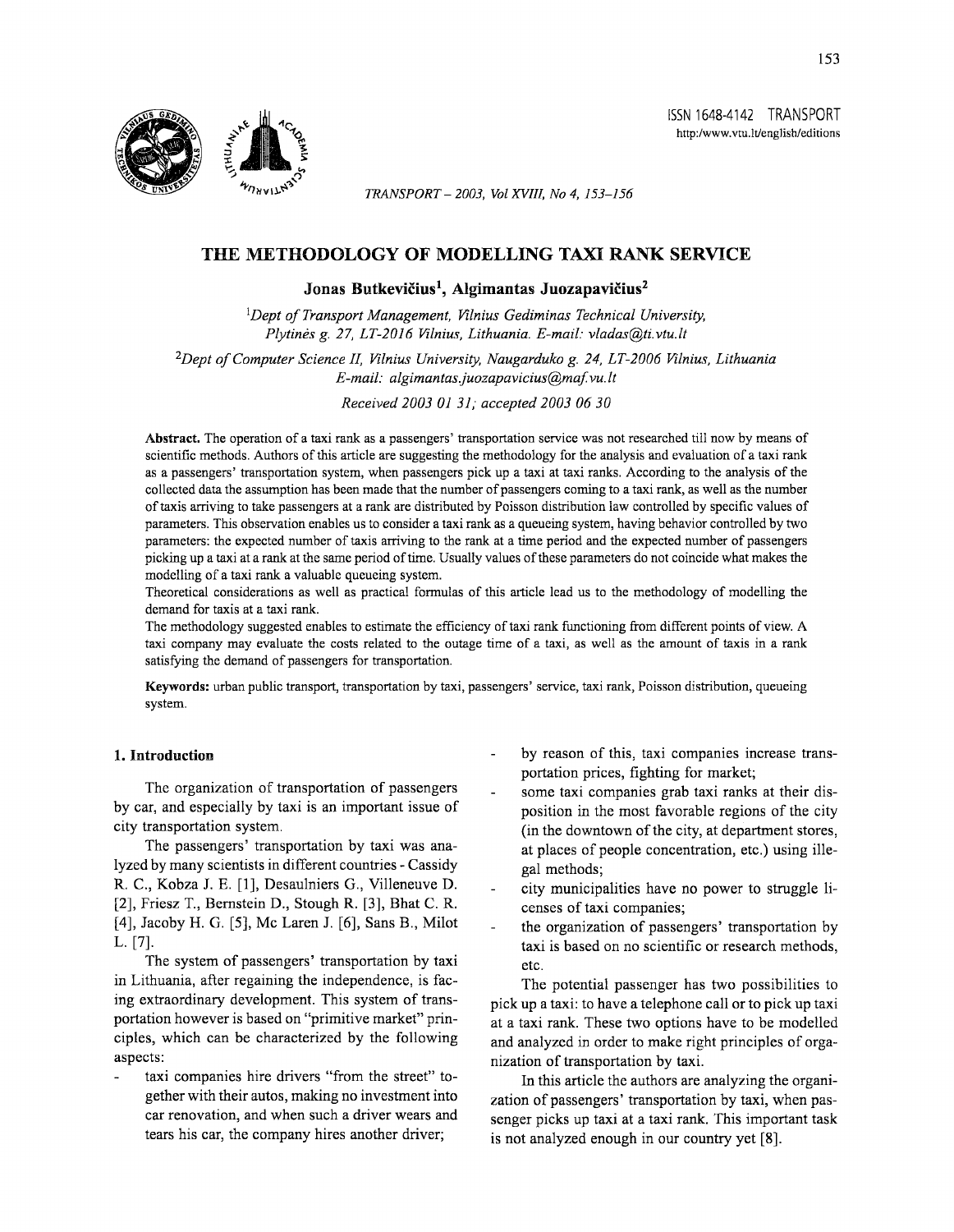## **2. The Stochastic Model of a Demand for Passengers' Transportation by Taxi**

While organizing the entire system of passengers' transportation by taxi it is essential to know consistent patterns of taxis coming to a taxi rank. The analysis of experimental data and observations lead to the proposition that the period of time for taxi arrivals to a taxi rank may be defined on the basis of exponential distribution with the density:

$$
f(t) = \begin{cases} Ae^{-Mt}, t \ge 0, \\ 0, t < 0 \end{cases}
$$
 (1)

where  $M = \frac{1}{a}$  is a parameter, corresponding to the density of distributfon. This parameter defines a statistical average number of taxis coming to a taxi rank within the entity of time; *t* -an average entity of time.

Because of such assumption the taxi rank may be considered as a queueing system. In this case the number *x* of arriving cars to the rank in time period *t* is distributed by Poisson distribution law. The taxi arrival probability  $x = m$  within period of time *t* may be expressed by the formula:

$$
P\left(x = \frac{m}{t}\right) = \frac{(Mt)^m}{m!} e^{-Mt}, \ m = 0, 1, .... \tag{2}
$$

On the other hand, the distribution of passengers picking up taxis at a taxi rank may be defmed by Poisson distribution law also. The probability of passengers' arrival to a taxi rank in the period of time *t* may be expressed by the formula:

$$
P\left(y = \frac{m}{t}\right) = \frac{(\lambda \cdot t)^m}{m!} e^{\lambda t}, \quad m = 0, 1, \dots,
$$
 (3)

here  $\lambda$  - demand of passengers for a taxi, or in other words, the density of passengers coming to a taxi rank in a unit of time.

The number of taxis coming to a taxi rank and the number of passengers demanding a taxi usually do not coincide, so the functionality of a taxi rank really corresponds to a queueing system, which may be used for the evaluation of efficiency of taxi operation. The parameters of such a system, introduced above are indicating the situation, when the demand for a taxi is high (what leads to lines of passengers waiting for a taxi) or the supply of cars is high (what leads to lines of taxis in a rank).

The probability of a number m of taxis arriving to the rank in a time period is described by the formula:

$$
P(x=m)=\int_{0}^{\infty} \frac{(\lambda \cdot t)^m}{m!}\cdot e^{-\lambda t}\cdot Me^{-Mt}\cdot dt=
$$

$$
\frac{M \cdot \lambda^m}{m!} \int_0^\infty t^m \cdot e^{(\lambda + M)t} \cdot dt =
$$
\n
$$
\frac{M}{\lambda + M} \left(\frac{\lambda}{\lambda + M}\right)^m, \quad m = 0, 1, ...
$$
\n(4)

This formula corresponds to geometric distribution with parameters M and  $(\lambda + M)$ . The probability for amount of taxis  $m = 0, 1, ...$  in a taxi rank for geometric distribution is given by the expression:

$$
Pm = (1 - P)^m P, \qquad (5)
$$

where

$$
P = \frac{M}{\lambda + M} \tag{6}
$$

These fonnulas naturally lead to a suggestion that the value of the fulfillment of the demand of passengers' transportation by a taxi may be considered the conditional period of time of demand satisfaction.

The taxi company, optimizing its expenditures and profit is interested to evaluate the optimal taxi line in a taxi rank, i e. the optimal number of taxis waiting for passengers.

As it was established above the distribution of the number of taxis, arriving to a rank and picked up by the specific demand of passengers is expressed by a geometric distribution law. It follows that this probability may be calculated by the formula:

$$
P_j = (1 - P)^{j+1} \left( 1 - \frac{P}{1 - (1 - P)^{u+1}} \right), \tag{7}
$$

where  $j = 1, 2, ..., u$ , and  $u$  – limitary number of taxis in a line (the maximal number of taxis in a rank), in units.

The average number of taxis in a taxi rank is:

$$
\overline{Z} = \sum_{i=1}^{u} P_j \cdot j \tag{8}
$$

The loss of a taxi company for the outage of a taxi in a taxi rank during 1 working hour is:

$$
\Delta S_{nuost.val} = Z \cdot I_{prid} , \text{Lt/h}, \qquad (9)
$$

where  $I_{grid}$  – overhead cost of taxi working hour, Lt/h. The loss of driving a taxi without a passenger is:

$$
\Delta S_{be\;kel} = l_{kel\;is} \cdot l_{km} \;, \; \text{Lt}, \tag{10}
$$

where  $l_{kel, is}$  – the distance of driving a taxi before a passenger is picked up, km;  $I_{km}$  – cost price of a run, Lt.

The cost price of a run for 1 km is: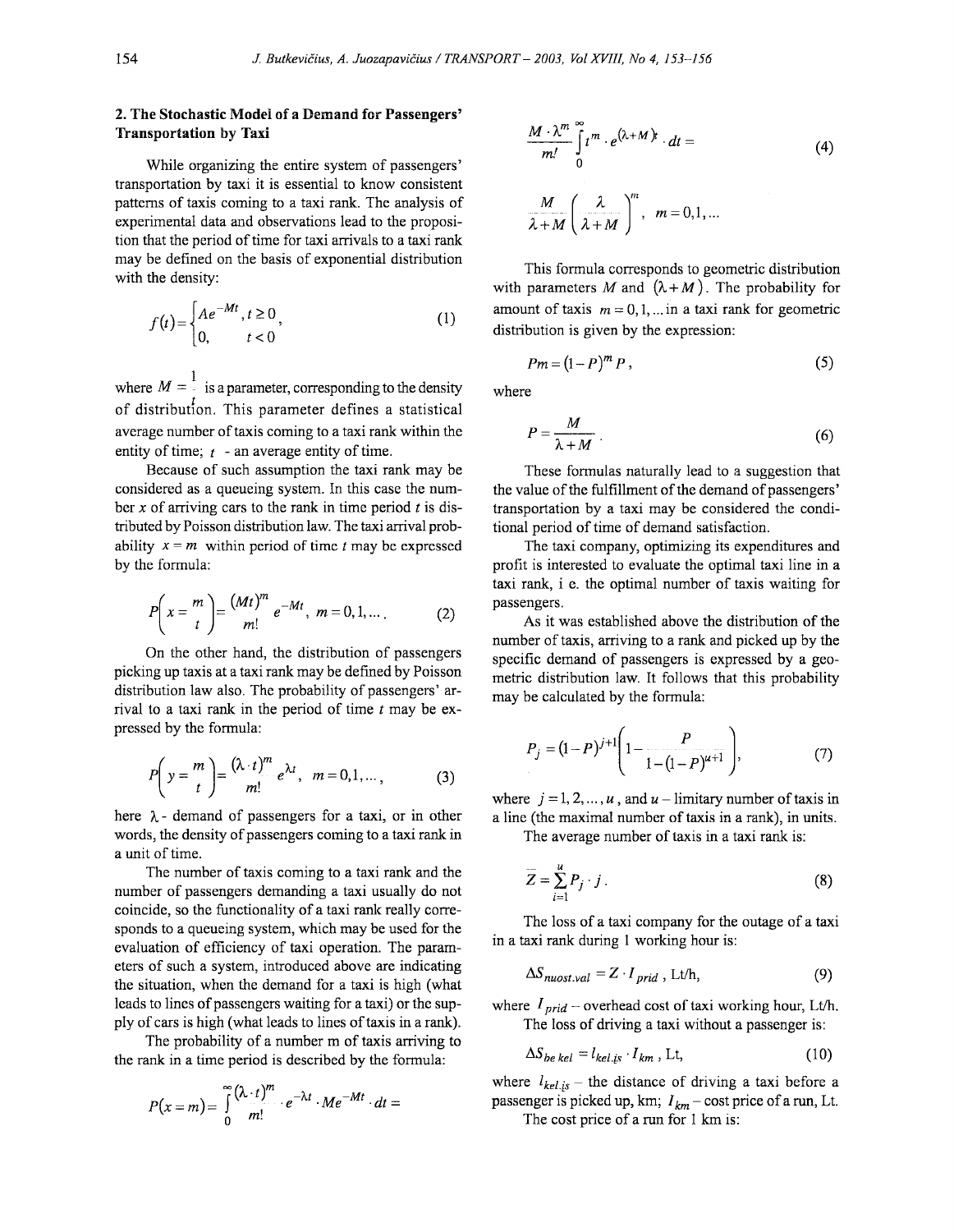$$
I_{km} = I_{k\,\text{int}} + \frac{I_{prid}}{V_T}, \text{ Lt}, \tag{11}
$$

where  $V_T$  – technical velocity of a taxi, km/h.

The average number of a taxi leaving a rank without passengers in a period of time when passengers do not pick up a taxi is:

$$
\widetilde{Y} = \sum_{i=1}^{\infty} P_{u+i}^i \tag{12}
$$

One of the most important indicators, representing the quality of transportation by taxi service, is the gratification of demand for transportation. It is important therefore to defme a period of time, when a passenger will find a taxi waiting for a passenger at a rank.

This period of time may be expressed by the parameter of a waiting mean. For given distribution the waiting mean of a period of time, when a taxi will wait for a passenger while there are *n* cars in a taxi rank, is calculated by the formula:

$$
M[n] = \frac{1-P}{P} n = \frac{\lambda}{M} n \tag{13}
$$

The average value of such a waiting mean expressed in minutes is:

$$
M[T_n] = t_{\text{int}} M[n] \tag{14}
$$

The observation and the data collected by the authors for a waiting mean at a taxi rank allow us to defme a suitable number of taxis at a rank, satisfying the demand of passengers for transportation.

This determination benefits for twofold directions - passengers have less time to wait for a taxi, and taxi companies can reduce their costs because of shorter outages of a taxi in a taxi rank.

## 3. The Methodology of Modelling Transportation Demand for Passengers at a Taxi Rank

The theoretical considerations and explicit formulas suggested and investigated above allow us to formulate the methodology of modelling the demand for a system of passengers' transportation by a taxi at a taxi rank.

In order to determine or forecast lines of taxis waiting for passengers or passengers waiting for a taxi at a taxi rank it is necessary to produce empirical observations for the determination of taxi flow intensity  $M$  and passengers' transportation demand  $\lambda$  values for various periods of daytime. Then the comparison of values of such parameters enables us to forecast the formation or decline taxi or passengers lines at a taxi rank (Fig ).

The methodology enables us to evaluate the efficiency of operation of a taxi rank by methods of a queueing system. The evaluation may be made from the point

of view of a taxi company, or from some other aspects. The formalized assertions and formulas (9, 12) enable us to calculate the outage time of a taxi and the costs related to these outages.



The formation and decline of taxi and passenger lines according to empirical observations

This methodology enables us to evaluate the input of time, when the increasing flow of passengers diminishes lines of taxis waiting for passengers.

#### 4. Conclusions

I. While organizing the system of passengers' transportation by  $car - taxi$ , it is important to know regular laws of taxis and passengers arriving to a taxi rank. The authors determined that the amount of taxis arriving to a taxi rank as well as the amount of passengers in a rank obey Poisson distribution law with specific parameters.

2. Usually the number of cars at a taxi rank and the number of passengers waiting for a taxi do not coincide. Because of this the formalism of a queueing system may be applied to model the operation of a taxi rank.

3. The theoretical assumptions and explicit fonnulas suggested and analyzed in this article enable us to formalize and adopt the methodology, modelling the demand for a taxi at a taxi rank and to deduce suitable parameters governing the operation of a taxi rank as a system.

4. In order to evaluate or forecast lines of taxis or passengers at a taxi rank at different periods of day time it is necessary to evaluate or empirically deduce the values of the intensity of taxi flow  $M$  and the values of the intensity of passengers' flow  $\lambda$  for various periods of day time. The comparison of such values enables us to forecast the formation or diminishing of lines of taxis or passengers at a taxi rank.

5. The methodology enables us to evaluate the efficiency of taxi rank operation as a queueing system from